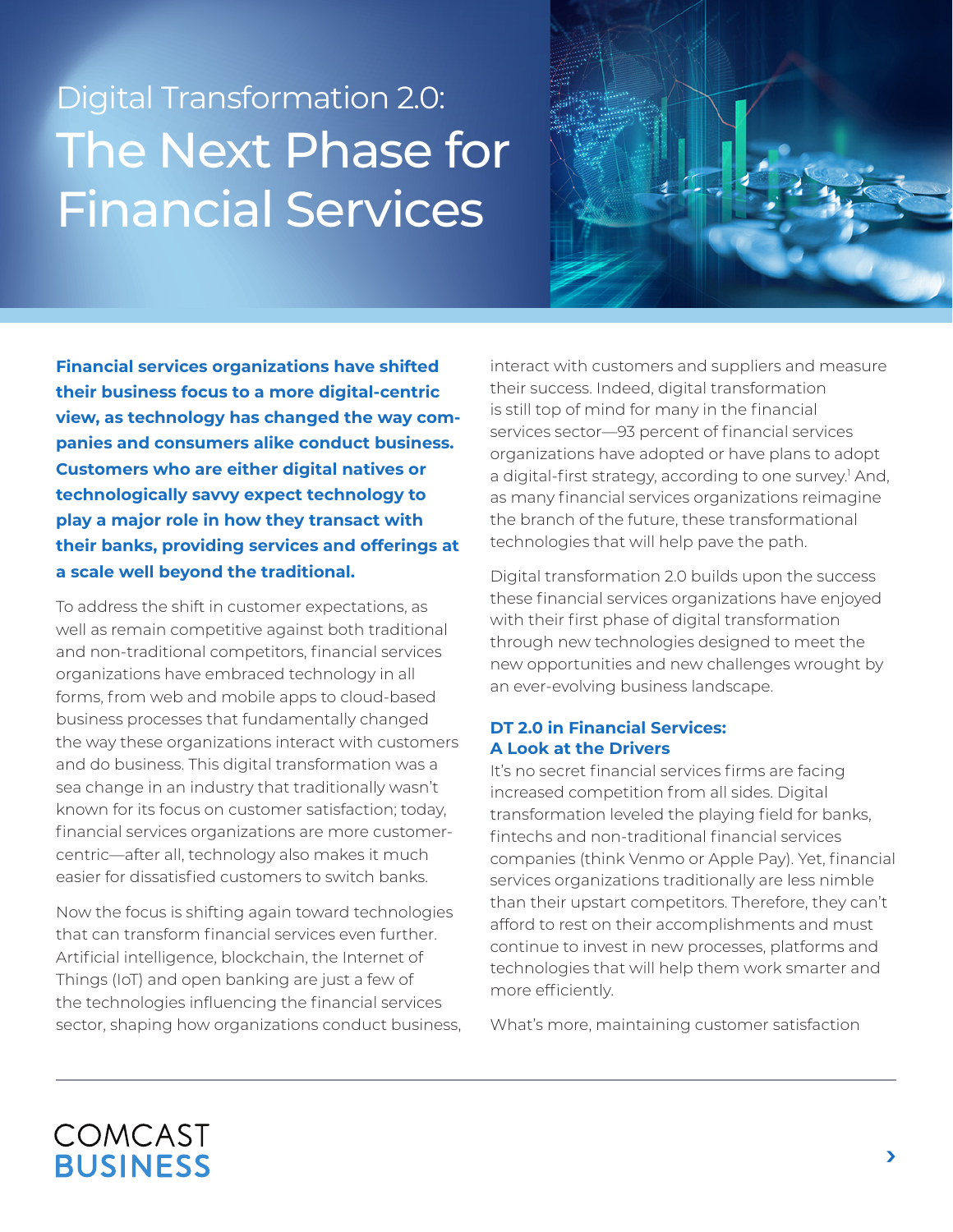is an issue that persists among financial services organizations—and companies in all industries—no matter where they are in their digital transformation journey. Indeed, 62 percent of enterprises said delivering a measurable excellent customer experience defines their success as a digital-first business.2 As the target continues to move in achieving customer satisfaction, organizations will have no choice but to consider their customer experience efforts a journey, not a destination.

And changes in infrastructure and business processes brought on by the first generation of digital transformation initiatives, which include integration of systems and technologies to better enable seamless interaction with customers and suppliers, has provided organizations with a new level of opportunity for further transformation and adoption of new digital technologies.

Savvy financial services organizations understand the need to further transform: CIOs in 11 of the 15 industries taking part in a recent Gartner survey ranked digital business/digital transformation as one of their top three business priorities for 2018, and 23 percent of financial services CIOs ranked it as their No. 1 business objective.<sup>3</sup>

#### **Pushing Beyond the Boundaries**

The changes brought about by the first phase of digital transformation provide a perfect platform for financial services to adopt technologies that have the power to change the way financial institutions operate. Technologies such as artificial intelligence, blockchain, the Internet of Things (IoT) and open banking are enabling organizations to work smarter through better utilization of data, thereby providing higher value to the business and its customers.

#### **Artificial Intelligence**

There are already numerous examples of the use of artificial intelligence by financial institutions, such as Bank of America's intelligent virtual assistant named Erica and Wells Fargo's use of chatbots to provide account information or assist customers with changing their password.<sup>4</sup> In digital transformation 2.0 initiatives, banks and financial

institutions are focusing more on the ways artificial intelligence can help them move beyond fast in addressing customer needs to help them work even more efficiently.

For example, Bank of NY Mellon Corp. is looking to improve its operational efficiency and reduce costs through the use of robotic process automation, which combines bots with artificial intelligence to process automated tasks. The company is incorporating the bots into its processes to address various tasks such as fulfilling data requests from external auditors to correcting formatting and data mistakes in funds transfer requests.5

Banks and financial institutions are focusing more on the ways artificial intelligence can help them move beyond fast in addressing customer needs to help them work even more efficiently.

#### **Blockchain**

Perhaps the least understood technology in recent history, blockchain—the distributed ledger system best known for powering Bitcoin—is poised to go mainstream in financial services as more organizations recognize its ability to reduce fraud. What's more, blockchain has the ability to reduce payment processing time for cross-border transactions to minutes from the industry standard of three to six days.

Blockchain has potential to improve transaction processing across the board for financial services organizations, from tracking derivative commodities to mortgage loan processing, providing speed unmatched by traditional processes, along with security and convenience.

### **COMCAST BUSINESS**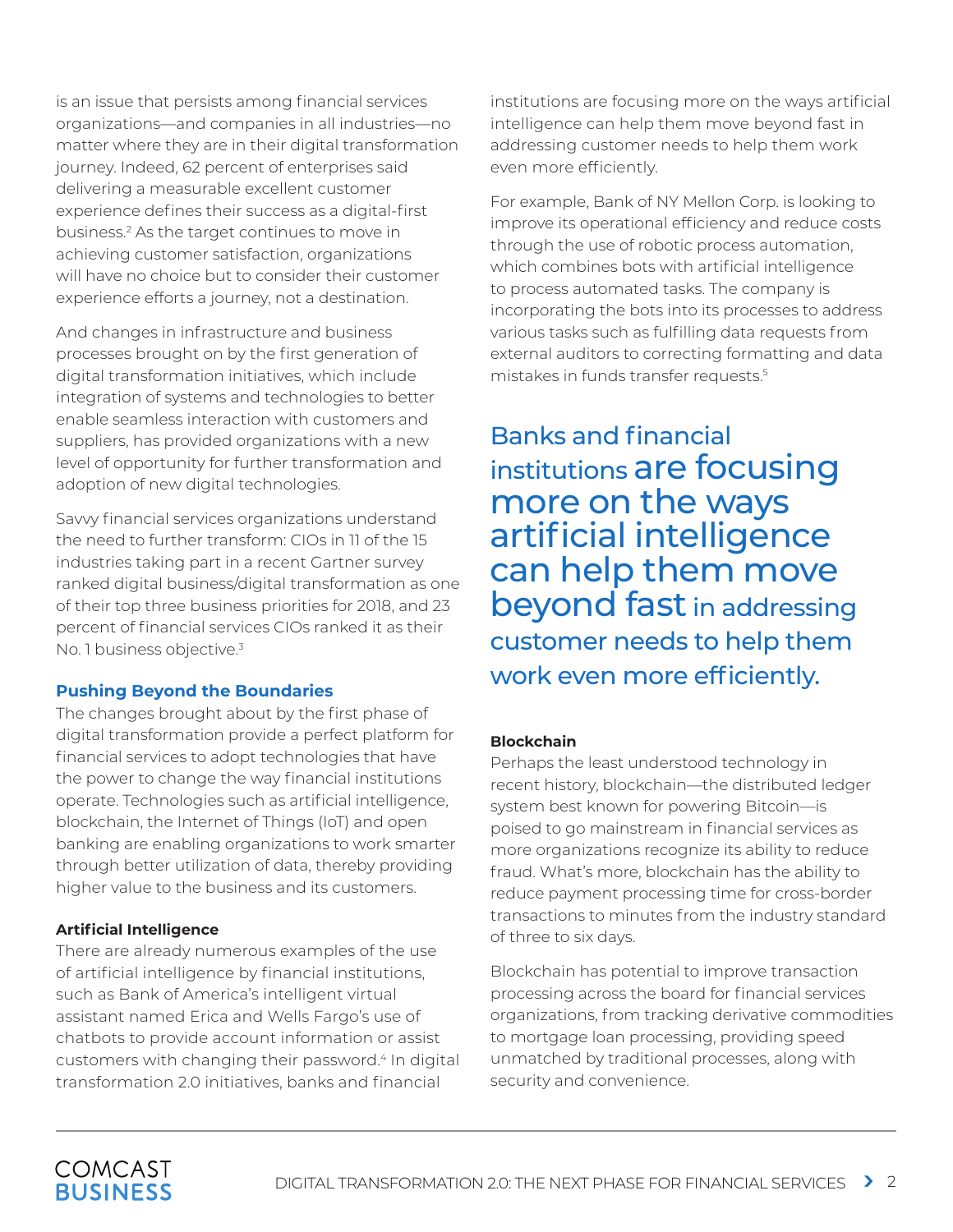#### **Internet of Things**

The Internet of Things holds the power to streamline operations through connected systems that share information. In banking, that ability can go far in helping reduce fraud and increase positive customer interactions.

A number of banks are in the phases of bringing banking to wearables—specifically, smart watches—

## No digital transformation happens overnight, regardless of how far down the path organizations are already.

to allow their customers to conduct transactions straight from their device. Other organizations are utilizing beacons to provide personalized customer service by engaging customers as they walk in the building. From there, bank employees can address the customer by name and provide offers based on the customer's past transactional history.

IoT also can be used to reduce credit card fraud by providing geolocation information to ensure the card is being used by the account holder and not by a hacker abroad, for example. Or, the cards could be equipped with biometric sensors that prevent the card from being used fraudulently.

#### **Open Banking**

The concept of open banking has been around for a while, as financial services organizations have struggled to keep up with fintechs. To realize any success in providing many of the same services as their non-traditional counterparts, financial services organizations have had to move outside their walled gardens and adopt third-party systems, which were connected into their systems via application programming interfaces (APIs).

Digital transformation 2.0 takes that concept further. Financial services organizations will adopt a platform-based approach that can improve both agility at the operations level and speed of deployment and integration of new products and processes. With a platform approach, systems can easily interact with each other to hasten business processes and enable results in near real-time. APIs will continue to provide integration, enabling systems ranging from loan application processing to asset allocation and even human resources to

> communicate with each other to provide new services and further streamline operations. For example, tracking the average foot traffic a bank branch receives on any given Saturday, a financial services organization's HR system could signal a need for additional staff on Saturdays and even automatically schedule employees from other branches to fill in the gaps.

#### **Building the Infrastructure for Digital Transformation 2.0**

Digital transformation 2.0 in financial services requires an infrastructure that is capable of supporting multiple technologies both on-premises and in the cloud and can manage the massive data storage and back-and-forth transport that many transformative technologies require.

As organizations strive to move to the next level, they need an environment that supports digital transformation from every point on the network. Hybrid cloud and network environments, SD-WAN and high-speed broadband are just some of the technologies that can enable companies to better manage their business applications across all locations, while networking components such as WiFi and unified communications can ensure employees can work anytime, anywhere, with no impact on productivity.

No digital transformation happens overnight, regardless of how far down the path organizations are already. To help them as they move deeper into digital transformation without overly stressing their current network and to help streamline processes for IT managers, managed services can help tie disparate systems together and "fill in the gaps" as

### **COMCAST BUSINESS**